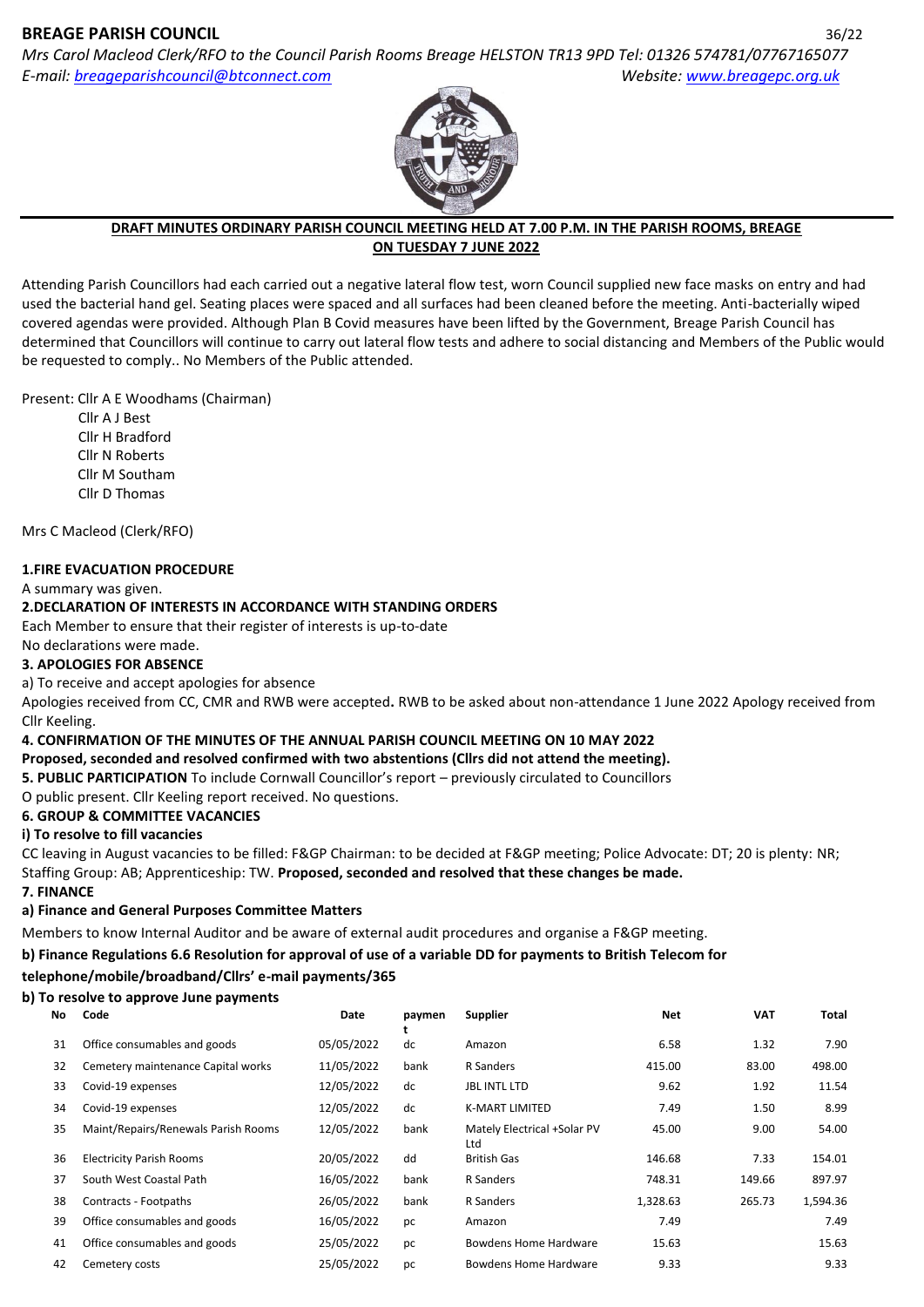|    |                                                                     |            |      |                                 |          |        | 37/22    |
|----|---------------------------------------------------------------------|------------|------|---------------------------------|----------|--------|----------|
| 43 | <b>Notice</b><br>boards/Benches/Signs/Fences/Phone<br><b>Kiosks</b> | 25/05/2022 | pc   | <b>KPCM Display Ltd</b>         | 33.13    |        | 33.13    |
| 44 | Office consumables and goods                                        | 06/07/2022 | bank | Scribe                          | 468.00   | 93.60  | 561.60   |
| 45 | <b>Breage Gardening</b>                                             | 26/05/2022 | bank | Karen Badger                    | 1,000.00 |        | 1,000.00 |
| 46 | Grants s137                                                         | 26/05/2022 | bank | Ashton Village Hub              | 50.00    |        | 50.00    |
| 47 | Cemetery costs                                                      | 08/06/2022 | bank | <b>R</b> Sanders                | 260.00   | 52.00  | 312.00   |
| 48 | Cemetery maintenance Capital works                                  | 08/06/2022 | bank | <b>R</b> Sanders                | 75.00    | 15.00  | 90.00    |
| 49 | Praa Sands/Praa Green                                               | 08/06/2022 | bank | <b>R</b> Sanders                | 265.00   | 53.00  | 318.00   |
| 50 | Ashton Field grass cutting                                          | 08/06/2022 | bank | <b>R</b> Sanders                | 230.00   | 46.00  | 276.00   |
| 51 | Contracts Grass & Hedge Cutting                                     | 08/06/2022 | bank | R Sanders                       | 420.00   | 84.00  | 504.00   |
| 52 | Lengthsman work completed                                           | 08/06/2022 | bank | <b>R</b> Sanders                | 30.00    | 6.00   | 36.00    |
| 54 | Grants s137                                                         | 14/05/2022 | bank | Godolphin WI                    | 50.00    |        | 50.00    |
| 55 | <b>Salaries</b>                                                     | 27/05/2022 | bank | Administration                  | 1,667.71 |        | 1,667.71 |
| 56 | <b>Salaries</b>                                                     | 27/05/2022 | bank | Administration                  | 59.40    |        | 59.40    |
| 57 | <b>Salaries</b>                                                     | 27/05/2022 | bank | <b>HM Revenue &amp; Customs</b> | 343.20   |        | 343.20   |
| 58 | National Insurance Employer                                         | 27/05/2022 | bank | <b>HM Revenue &amp; Customs</b> | 207.80   |        | 207.80   |
| 59 | <b>Salaries</b>                                                     | 31/05/2022 | bank | <b>NEST</b>                     | 128.46   |        | 128.46   |
| 60 | <b>Pension Employer</b>                                             | 27/05/2022 | bank | <b>NEST</b>                     | 48.17    |        | 48.17    |
| 61 | Telephone/Mobile/Broadband                                          | 30/05/2022 | dd   | <b>BT</b>                       | 21.60    | 4.32   | 25.92    |
| 62 | Cemetery costs                                                      | 01/07/2022 | dd   | <b>Cornwall Council</b>         | 66.00    |        | 66.00    |
| 63 | Playground Inspection Ashton                                        | 08/06/2022 | bank | SW Playground Safety<br>Insps   | 30.00    | 6.00   | 36.00    |
| 64 | Play and exercise inspections                                       | 08/06/2022 | bank | SW Playground Safety<br>Insps   | 125.00   | 25.00  | 150.00   |
|    |                                                                     |            |      |                                 | 8.587.29 | 940.19 | 9.437.48 |

#### c) To acknowledge Receipts

| N<br>$\mathbf{o}$ | Code                        | Date       | Payment        | Supplier                        | <b>Net</b> | <b>VAT</b> | <b>Total</b> |
|-------------------|-----------------------------|------------|----------------|---------------------------------|------------|------------|--------------|
| 8                 | VAT recovered               | 09/05/2022 | bank           | <b>HM Revenue &amp; Customs</b> |            | 3,337.35   | 3,337.35     |
| 9                 | Cemetery fees<br>interments | 16/05/2022 | PO             | T B Pascoe                      | 60.00      |            | 60.00        |
| 10                | Enhanced LMP<br>money in    | 26/05/2022 | bank           | Cornwall Council                | 5,150.00   |            | 5,150.00     |
| 11                | Minutes/agendas             | 30/05/2022 | bank           | Mrs Board                       | 25.00      |            | 25.00        |
| 12                | Cemetery fees<br>interments | 01/06/2022 | P <sub>O</sub> | David Mitchell & Son            | 250.00     |            | 250.00       |
|                   |                             |            |                |                                 | 5.485.00   | 3.337.35   | 8.822.35     |

NR had checked the payments and Scribe monthly bank reconciliation.

**Proposed, seconded and resolved a), b), and c) composite resolution.** Receipts acknowledged.

### d) To receive bank balances

As at 30 May 2022: Current: £3,285.23; Savings: £133,992.55; Ashton Amenity Area: £39.80; Petty cash £84.42.

### **8.FOOTPATHS**

i) Report MS

16/3 – blocked and new waymarker, in place through the enhanced LMP, has been removed. A new track has been worn by walkers unable to access the definitive path. Reply from Countryside Access classes this as not a high priority safety issue and therefore y won't be able to be deal with until resources allow. It was agreed that BPC feel it is a safety issue as the blockage is forcing walkers to trespass on a non-definitive route. MS to write to Colin Bayes and question if the matter should go to Linda Holloway, Enforcement. It is felt that the fence and gate need to be removed to allow the path to follow the definitive line.

58/2 at has been strimmed by AB. David Pilgrim has cut out the tree. The farmer is not permitted to cut hedges in the nesting season.

#### ii) DMMO update

Clerk had obtained expert opinion from Open Spaces who agreed that BPC has the right to champion its Parishioners and to challenge CC. It is the Inspector's judgement that counts. It was felt that it would be unwise for CC to charge BPC for requesting a judgement.

iii) Kiln Farm, Tregonning Lane, Carleen. – 5 new kissing gates, 2 have no automatic shut springs. Clerk to contact Contractor. iv) Query re. a possible Planning breach re. traffic footpath 63/1 onto bridleway 71/1. Planning conditions have been checked. Clerk to contact Building Regulations.

#### **9.HIGHWAYS**

i) Update 20 is plenty

Nothing available.

ii) Pengersick Lane TRO yellow lines

Traffic horrendous to Praa Sands over the Bank Holidays and weekend. Vehicles were backed up to Blacksmith's Corner and along Castle Drive. The TRO re. yellow lines Pengersick Lane is to be carried out in August, the busiest part of the year at Praa Sands. It needs to be done now to prevent last year's parking problems recurring.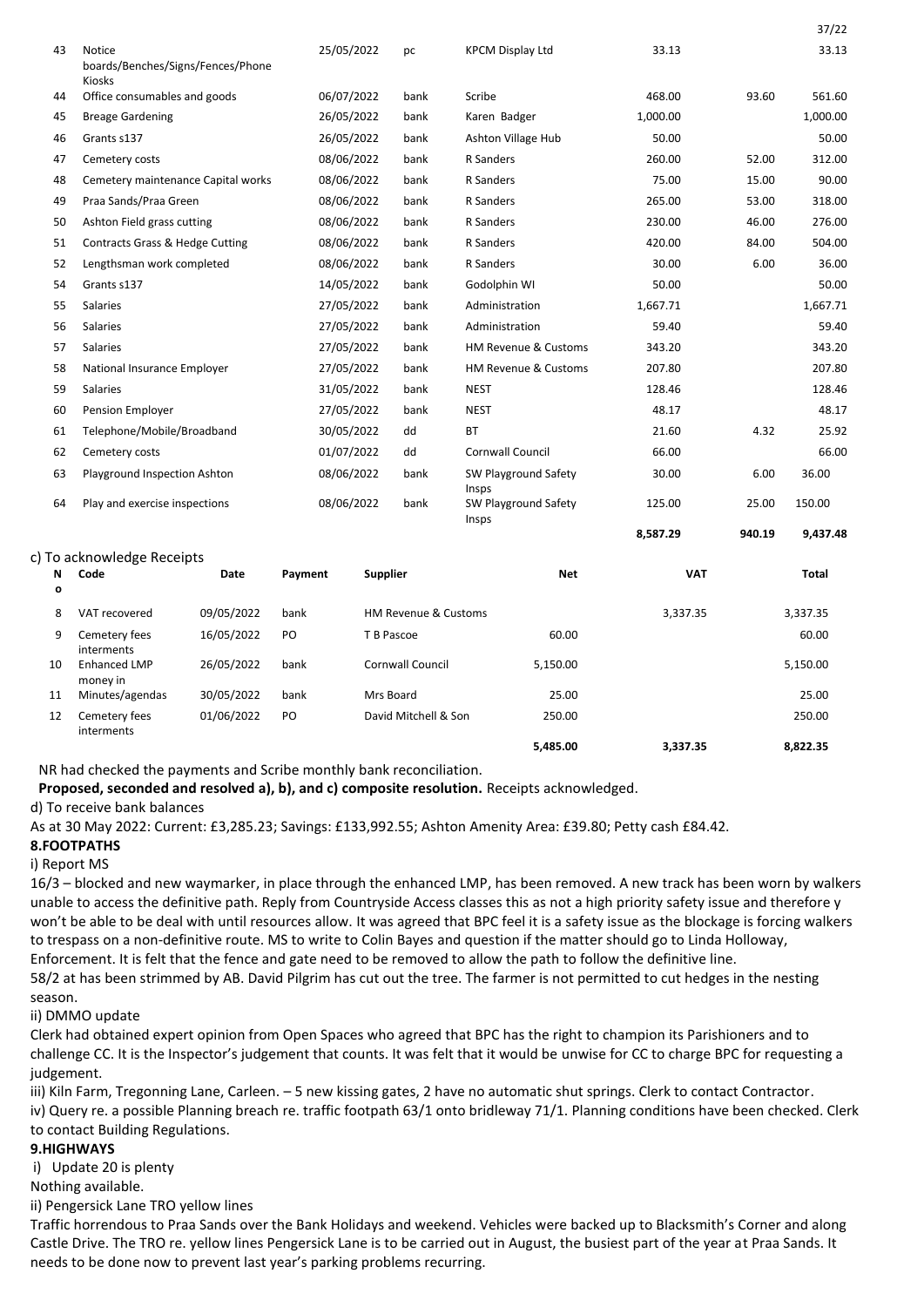TRO amended without consultation with BPC.

iii) Reports from Rupert Spencer

iv) Mrs Kettle has been asked if no parking signs may be affixed to their wall opposite the basketball court T Praa Sands to try and keep access open for emergency and utility vehicles.

v) The Greenways sign has been removed put a post remains that needs to be cut out.

vi) Hendra Lane Common Ground – Martin Wright, Commons Officer, has confirmed that there is no reason why boulders cannot be placed here to prevent parking. Clerk to contact Martin Wright to see if it can be enforced.

vii) Passing areas, Byway 47, Praa Green side of the road. It is illegal to park in these spaces but they are continually filled by vehicles parking in them. Large rocks are to be obtained to block the passing areas but giving room for pedestrians and buggies, etc.

viii) Pentreath Lane – vehicles parking inside yellow lines. Once the TRO is in place prosecution can take place.

ix) Damaged sign Shute Hill – to ask if it can be removed. It cannot be seen because it is buried in a hedge and is very rusty and dirty. x) Breage School – requested reservation refuge in middle of road to aid Parents with small children and prams in crossing the road. CC has no budget. DT to ask at CNP if this can be provided.

xi) Gabions Breage Church – Costed package not yet received. Cllr Keeling to be contacted again. It has been stated that the Parochial Church Council does not want the gabions removed but the Church Warden has confirmed that the PCC does want them removed from the Grade I Listed Building.

xii) 7 houses adjacent to Ashton Church – complaint about using rear exit onto Higher Lane. This is only temporary during construction.

# **10.CEMETERY AND CLOSED GRAVEYARDS**

i) Update TW

Gravel completed around arbours. Hedges have been cut. Brambles are being removed from yew trees and the ivy from the walls. ii) Interment of ashes, Josephine Dowling was held on 21 May, grave 235. Interment of Muriel Trembath was held on 31 May, grave 263

# **11. PLAYGROUND & EXERCISE AREAS**

i) Safety inspections of equipment are carried out and reports provided each month

No red warnings, only routine maintenance needed.

ii) Dog signs damaged and post removed Ashton Amenity Field

New signs and post installed by C Macleod.

iii) Slide split again Breage Village Field

Will be repaired.

iv) Ashton trees are noted by people. Thank yous given.

# **12. PARISH ROOMS**

i) A Covid Risk Assessment for the Parish Rooms has been carried out and is reviewed every 14 days. Until further notice Councillors and attending Members of the Public will complete a lateral flow test two days before each meeting and report the results to the Health and Safety Councillor and Clerk. Masks will be worn by Councillors and Public

Councillors to make it known if they wish this to be changed.

ii) A Covid-19 Risk Assessment for the Office is reviewed every 14 days.

iii)The Clerk will continue to work from the office in accordance with Lone Worker Procedure as directed. The Clerk, as Lone Worker will text Mr Macleod on the hour each hour she is at work. He will return the text as soon as is possible.

# **To resolve to amend the text timing to every two hours**

**Proposed, seconded and resolved.**

**13. POLICE**

No news.

# **14. HELSTON AND S KERRIER CNP**

Next meeting 6 July. CMR and DT to link up with CNP with items 2 weeks before the meeting.

### **15. LENGTHSMAN**

i)Update AB

Contractor on top of everything.

# **16. ASHTON VILLAGE HUB**

i) Update NR

Now Planning permission has been granted fund raising is taking place. Magic Little Grants was suggested for a possible grant. The Platinum Jubilee event is on Saturday  $11<sup>th</sup>$  June.

Sadly the Committee has dwindled to just 4 Members.NR is doing face painting and running a tombola stall at the event. The newsletter is delivered every 2 months. It was suggested that the shed at the rear of the building be weatherproofed so that it could be used for storage.

With Ashton Village Committee's closure items that were purchased with help from BPC grants are being returned to BPC. The Hub or other organisations may wish to borrow items. The items will need to be entered onto BPC's Assets Register.

# **17. APPRENTICESHIP**

i) Update

TW has completed a lot of the work. CC was going to apply for more funding. No news.

# **18. TREVURVAS POND**

i) Update DT & MS

DT gave a full report, available from the Clerk and also referred to last month's report.

The nettles, etc. have grown really tall around the pond. It will be cleared a week before the digging out begins. Water testing will be done once the pond is cleared. Bird life – two out of 3 of the bird boxes are in use.